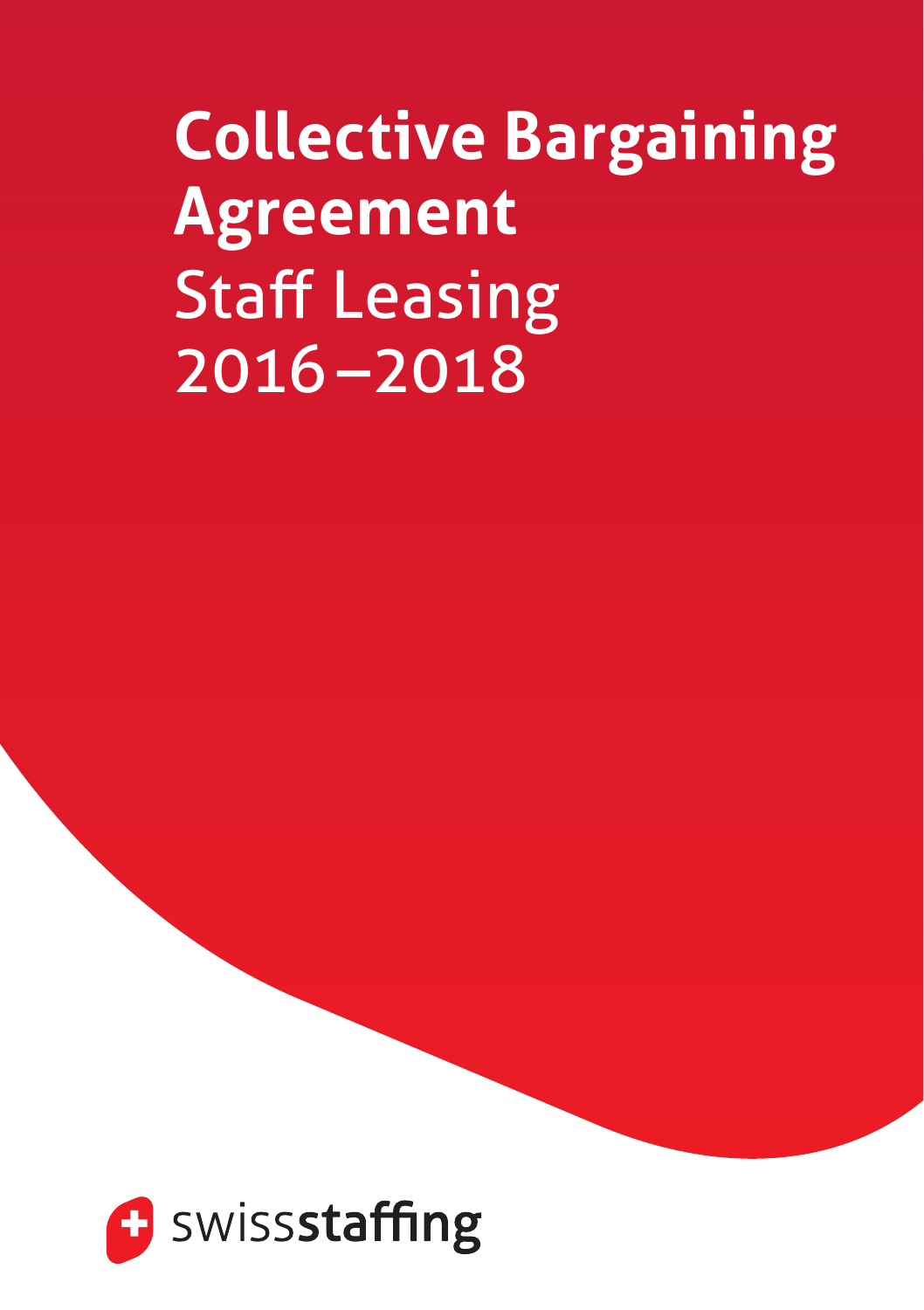### **From the client company**

#### **«We challenge and foster our staff. Thereby, temptraining supports us.»**

José Manuel Taboas Martinez Chief Operating Officer, Teleperformance Schweiz

With the further training fund, the temporary employment industry facilitates companies to optimally integrate their on-demand employees into the personnel development strategy. Also, the Collective Bargaining Agreement (CBA) 2016 offers more leeway: the limit of daily overtime, which is subject to supplement, will be raised from 9 to 9.5 hours.

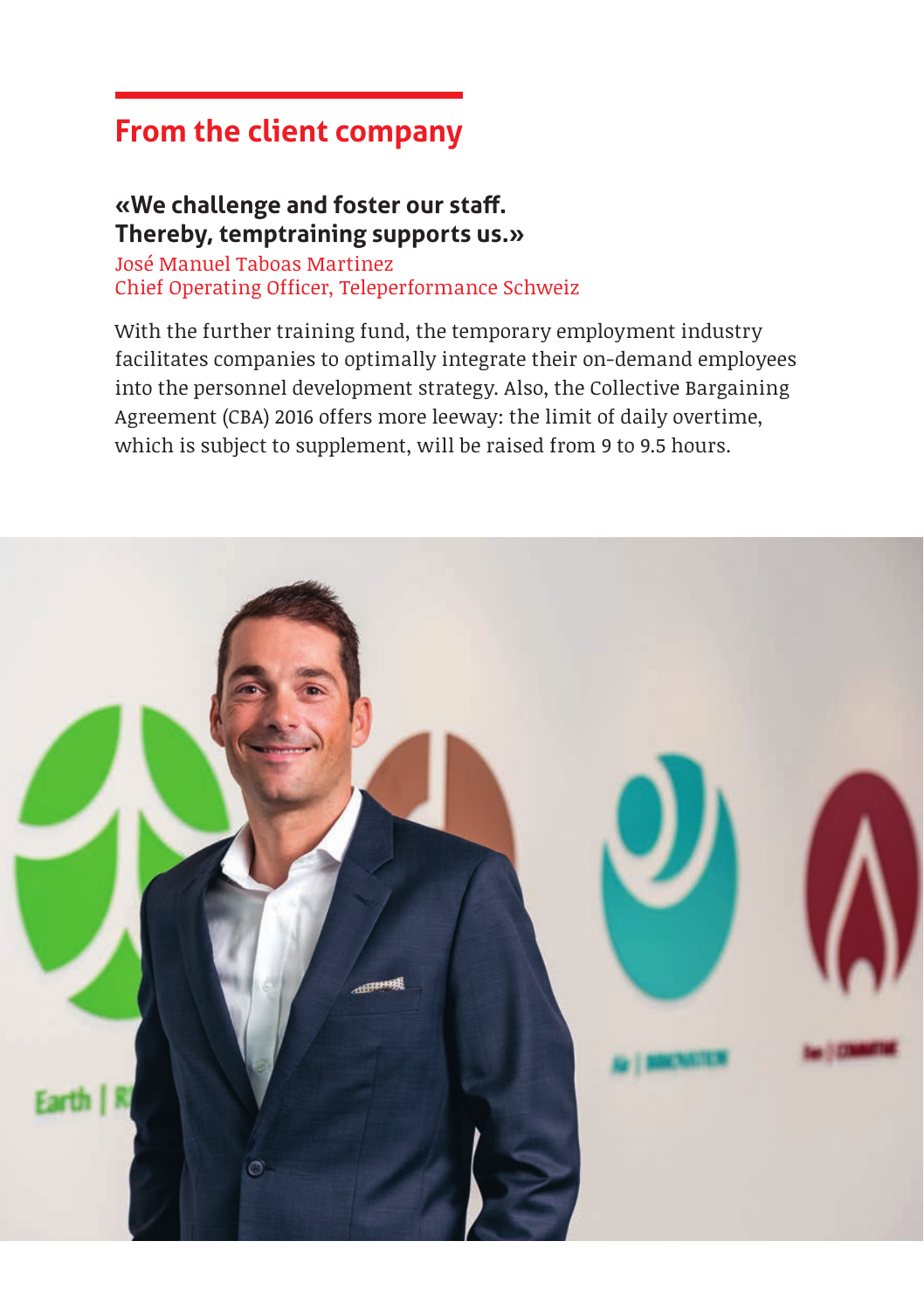| What are the facts?                                                                   |                                                                                         |                                                                                    |                                                                                                              |                                                                                                                                                                                               |                                                                                                                                |                                                                                                                                                                                                                                  | Hourly base wages *<br>(CHF)                                                                                                                                                                                              | High-wage<br>Normal wage<br>regions **<br>regions |                                                                                                                                             |            | Ticino |
|---------------------------------------------------------------------------------------|-----------------------------------------------------------------------------------------|------------------------------------------------------------------------------------|--------------------------------------------------------------------------------------------------------------|-----------------------------------------------------------------------------------------------------------------------------------------------------------------------------------------------|--------------------------------------------------------------------------------------------------------------------------------|----------------------------------------------------------------------------------------------------------------------------------------------------------------------------------------------------------------------------------|---------------------------------------------------------------------------------------------------------------------------------------------------------------------------------------------------------------------------|---------------------------------------------------|---------------------------------------------------------------------------------------------------------------------------------------------|------------|--------|
|                                                                                       |                                                                                         |                                                                                    |                                                                                                              |                                                                                                                                                                                               |                                                                                                                                |                                                                                                                                                                                                                                  | <b>Skilled</b>                                                                                                                                                                                                            | as of 1.5.16                                      | 22.50                                                                                                                                       | 24.14      | 21.95  |
|                                                                                       | <b>Business with</b>                                                                    | <b>Business with</b>                                                               | <b>Region with a</b><br>standard work<br>contract<br>as per the Swiss<br>Code of Obligations<br>Article 360a | <b>Business operating in</b><br>the chemical and<br>pharmaceutical, engineering,<br>printing, watchmaking <sup>1</sup> , food<br>and beverage industries and<br>public transport <sup>2</sup> | <b>Business</b><br>without a CBA<br>(or with a non-<br>binding CBA not<br>listed in Annex 1)                                   | <sup>1</sup> if not subordinated to the CBA Watch;<br>otherwise Annex 1 CBA Staff Leasing<br><sup>2</sup> Canton of Ticino: the Standard<br>employment contract (SEC) applies to all<br>industries, except for public transport. |                                                                                                                                                                                                                           | 2017                                              | 22.77                                                                                                                                       | 24.42      | 21.95  |
|                                                                                       | a binding CBA                                                                           | a non-binding<br><b>CBA</b><br>as listed in Annex<br>1 of the CBA Staff<br>Leasing |                                                                                                              |                                                                                                                                                                                               |                                                                                                                                |                                                                                                                                                                                                                                  |                                                                                                                                                                                                                           | 2018                                              | 23.32                                                                                                                                       | 24.97      | 21.95  |
|                                                                                       |                                                                                         |                                                                                    |                                                                                                              |                                                                                                                                                                                               |                                                                                                                                |                                                                                                                                                                                                                                  | <b>With professional</b><br>experience<br><b>Unskilled</b>                                                                                                                                                                | as of 1.5.16                                      | 19.80                                                                                                                                       | 21.25      | 19.31  |
|                                                                                       |                                                                                         |                                                                                    |                                                                                                              |                                                                                                                                                                                               |                                                                                                                                |                                                                                                                                                                                                                                  |                                                                                                                                                                                                                           | 2017                                              | 20.04                                                                                                                                       | 21.49      | 19.31  |
|                                                                                       |                                                                                         |                                                                                    |                                                                                                              |                                                                                                                                                                                               |                                                                                                                                |                                                                                                                                                                                                                                  |                                                                                                                                                                                                                           | 2018                                              | 20.52                                                                                                                                       | 21.97      | 19.31  |
|                                                                                       |                                                                                         |                                                                                    |                                                                                                              |                                                                                                                                                                                               |                                                                                                                                |                                                                                                                                                                                                                                  |                                                                                                                                                                                                                           | as of 1.5.16                                      | 17.56                                                                                                                                       | 18.66      | 16.46  |
| Minimum wage                                                                          | As per the<br>binding CBA                                                               | As per the<br>non-binding CBA                                                      | As per the<br>standard work<br>contract                                                                      | Standard wages for the<br>region and the trade                                                                                                                                                | As per the CBA<br><b>Staff Leasing</b>                                                                                         |                                                                                                                                                                                                                                  |                                                                                                                                                                                                                           | 2017                                              | 18.11                                                                                                                                       | 19.20      | 16.46  |
|                                                                                       |                                                                                         |                                                                                    |                                                                                                              |                                                                                                                                                                                               |                                                                                                                                |                                                                                                                                                                                                                                  |                                                                                                                                                                                                                           | 2018                                              | 18.66                                                                                                                                       | 19.75      | 16.46  |
|                                                                                       |                                                                                         |                                                                                    |                                                                                                              |                                                                                                                                                                                               |                                                                                                                                |                                                                                                                                                                                                                                  | <b>Workers in first year</b>                                                                                                                                                                                              | as of 1.5.16                                      | 20.25                                                                                                                                       | 21.73      | 19.75  |
| <b>Work time</b>                                                                      |                                                                                         |                                                                                    | Work time as per the CBA Staff Leasing                                                                       |                                                                                                                                                                                               |                                                                                                                                |                                                                                                                                                                                                                                  | of post-apprentice-<br>ship employment                                                                                                                                                                                    | 2017                                              | 20.49                                                                                                                                       | 21.98      | 19.75  |
|                                                                                       |                                                                                         |                                                                                    |                                                                                                              |                                                                                                                                                                                               |                                                                                                                                |                                                                                                                                                                                                                                  |                                                                                                                                                                                                                           | 2018                                              | 20.99                                                                                                                                       | 22.47      | 19.75  |
| <b>Paid vacations</b>                                                                 |                                                                                         |                                                                                    | 10.6% (25 working days)                                                                                      |                                                                                                                                                                                               |                                                                                                                                | Temp workers younger than 20 years<br>or older than 50 years                                                                                                                                                                     | * plus 13th month salary, vacations and holidays as per the CBA Staff Leasing<br>** high-wage regions include the agglomeration of Berne, the Arc Lémanique as well as<br>the Cantons of BS, BL, GE and ZH                |                                                   |                                                                                                                                             |            |        |
|                                                                                       |                                                                                         |                                                                                    | 8.33% (20 working days)                                                                                      |                                                                                                                                                                                               |                                                                                                                                | All other temp workers                                                                                                                                                                                                           |                                                                                                                                                                                                                           |                                                   |                                                                                                                                             |            |        |
| <b>Public holidays</b>                                                                |                                                                                         |                                                                                    | No compensation                                                                                              |                                                                                                                                                                                               |                                                                                                                                | During the first 13 weeks of an assignment<br>(exception: August 1st)                                                                                                                                                            |                                                                                                                                                                                                                           | <b>Number of hours</b>                            |                                                                                                                                             | Supplement |        |
|                                                                                       |                                                                                         |                                                                                    | 3.2%                                                                                                         |                                                                                                                                                                                               |                                                                                                                                | From the 14th week                                                                                                                                                                                                               | <b>Normal working hours</b>                                                                                                                                                                                               |                                                   | 42 hours/week                                                                                                                               |            |        |
| <b>Contribution for</b><br>continuing training<br>and implementation                  | 1%, of which 0.3% is contributed by the employer<br>and 0.7% by the worker              |                                                                                    |                                                                                                              |                                                                                                                                                                                               |                                                                                                                                |                                                                                                                                                                                                                                  | <b>Extra hours</b>                                                                                                                                                                                                        |                                                   | from $43^{\text{rd}}$ (after $42^{\text{nd}}$ )<br>either no supplement<br>to 45 <sup>th</sup> hour/week<br>or 1:1 time-off<br>compensation |            |        |
| <b>Occupational</b><br>pension<br>Premium contribution:<br>50% employer<br>50% worker | No obligation                                                                           |                                                                                    |                                                                                                              |                                                                                                                                                                                               |                                                                                                                                | Maximum assignment of 13 weeks                                                                                                                                                                                                   | from 46 <sup>th</sup> (after the 45 <sup>th</sup> ) to 25% salary supplement<br><b>Overtime</b><br>50 <sup>th</sup> hour/week or from<br>9 <sup>th</sup> hour and a half (after<br>9h 30min) to 12 <sup>th</sup> hour/day |                                                   |                                                                                                                                             |            |        |
|                                                                                       | Temp worker must contribute<br>to the occupational pension plan<br>(from the first day) |                                                                                    |                                                                                                              |                                                                                                                                                                                               |                                                                                                                                | Open-ended assignment or<br>· Fixed-term assignment of more than 13 weeks or<br>• Temp worker with child-care responsibilities                                                                                                   |                                                                                                                                                                                                                           |                                                   |                                                                                                                                             |            |        |
| <b>Sick leave insurance</b><br>Premium contribution:<br>50% employer<br>50% worker    | 720 days                                                                                | 60 days                                                                            |                                                                                                              |                                                                                                                                                                                               |                                                                                                                                | Maximum assignment of 13 weeks                                                                                                                                                                                                   |                                                                                                                                                                                                                           |                                                   |                                                                                                                                             |            |        |
|                                                                                       |                                                                                         | 720 days                                                                           |                                                                                                              |                                                                                                                                                                                               | · Open-ended assignment or<br>· Fixed-term assignment of more than 13 weeks or<br>Temp worker with child-care responsibilities | Note:<br>Several temp assignments in the same business<br>within a 12-month period are added together.                                                                                                                           |                                                                                                                                                                                                                           |                                                   |                                                                                                                                             |            |        |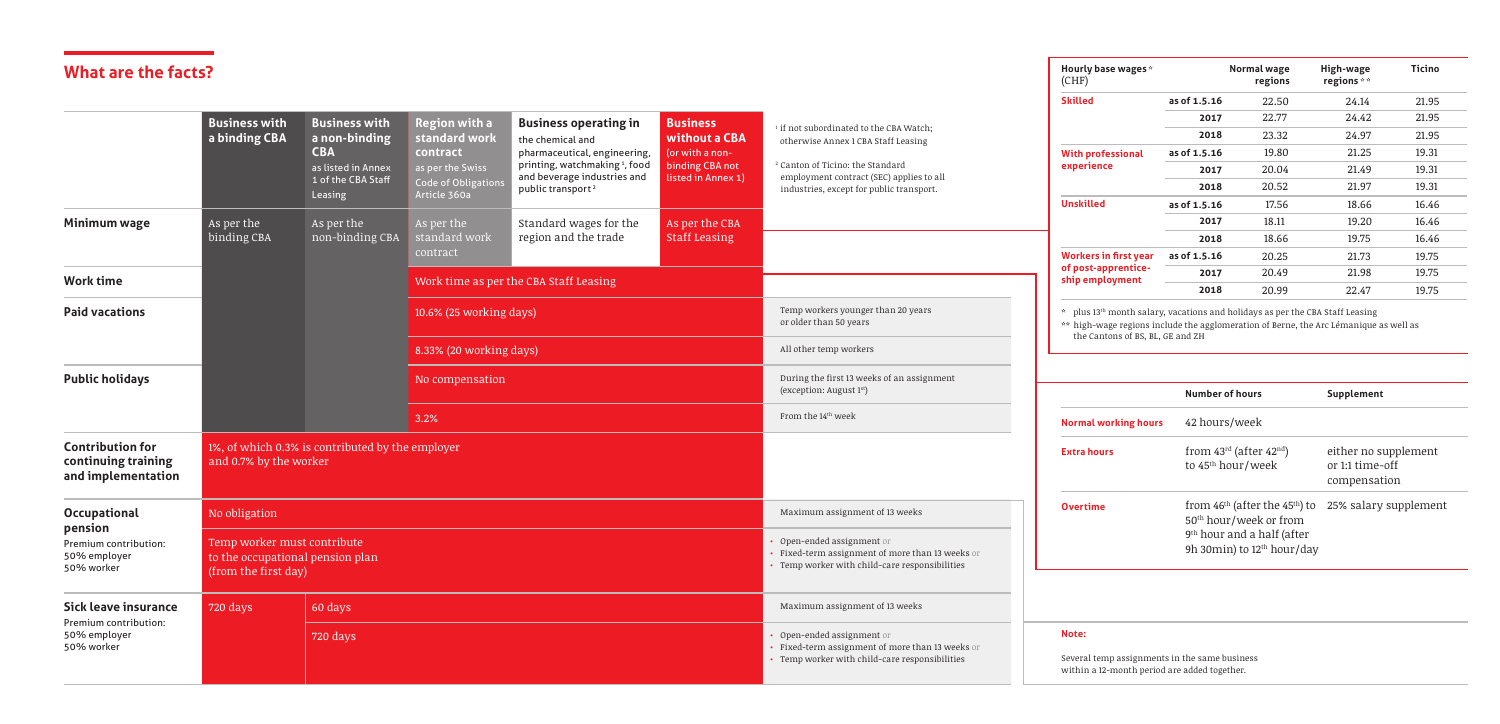# **As a temporary worker**

#### **«The CBA guarantees a minimum wage. For me, this is important.»**

Sara Di Liberto HR Assistant, Teleperformance Schweiz

In case of accident or illness, temporary workers are protected. Retirement is also provided for, as contributions to the occupational pension fund can be paid immediately. One particular advantage: temporary workers benefit from subsidized further training. www.temptraining.ch

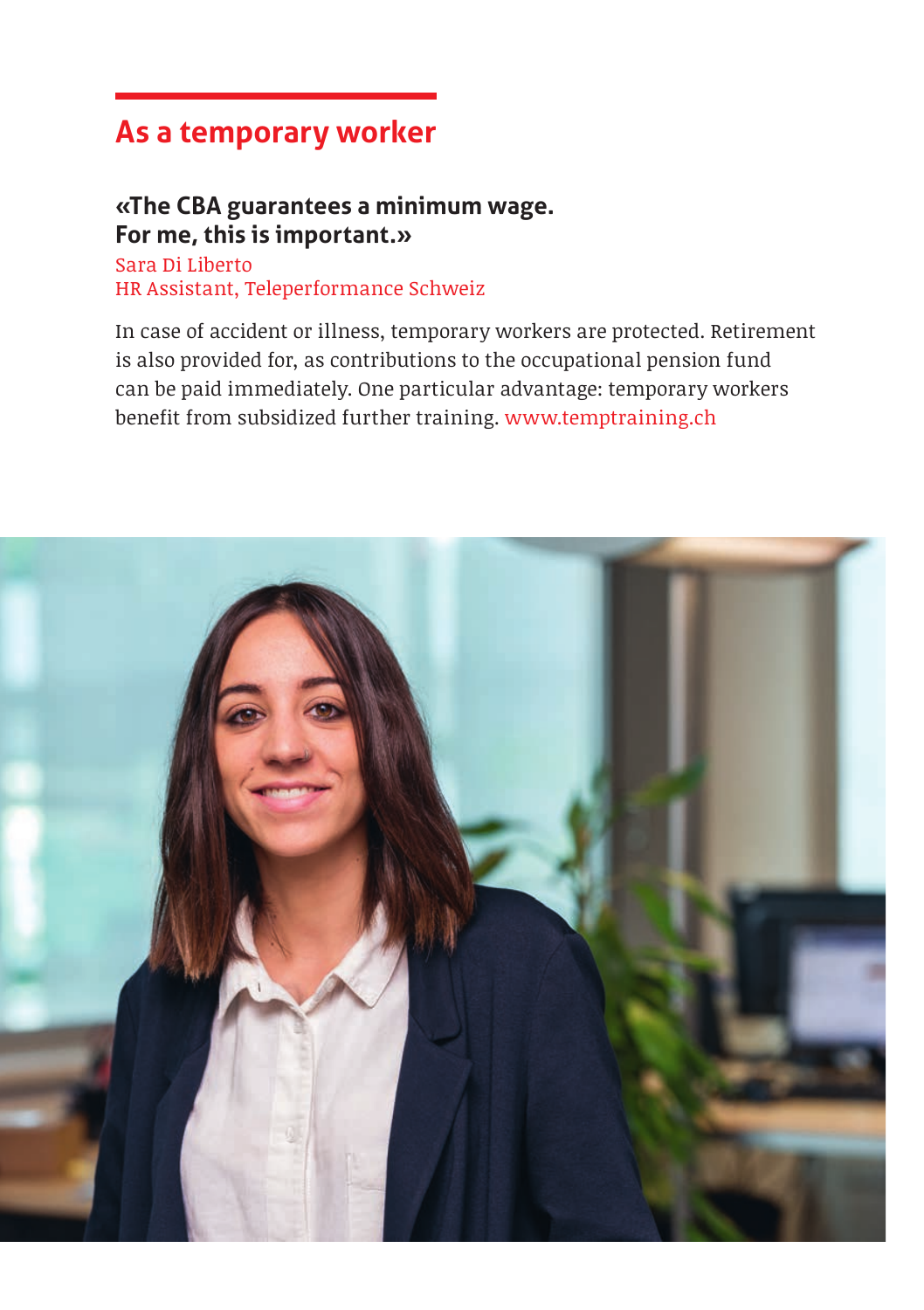## **For the recruitment agency**

### **«The CBA offers flexibility and fair competition.»**

Gianni Parisi Head Commercial Positions, Adato AG

Thanks to the CBA, a uniform implementation contribution applies to all temporary workers, regardless of the industry. This relieves administrative efforts and offers fair competition, as the same rules apply to all recruitment agencies.